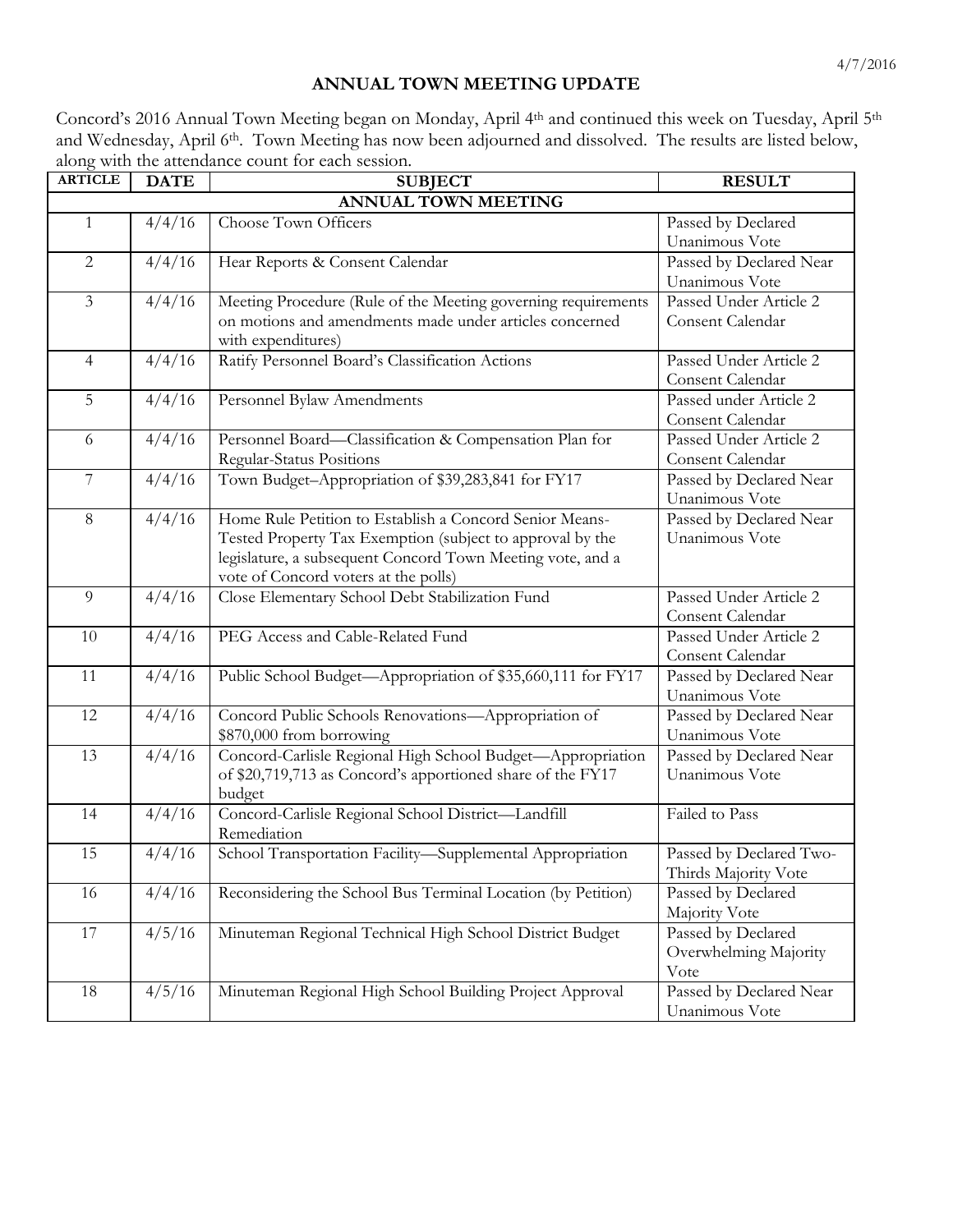| 19 | 4/4/16 | Free Cash Use--\$1,000,000 transferred from free cash to reduce                                           | Passed Under Article 2                   |
|----|--------|-----------------------------------------------------------------------------------------------------------|------------------------------------------|
|    |        | the tax levy                                                                                              | Consent Calendar                         |
| 20 | 4/5/16 | Community Preservation Committee Appropriation                                                            | Passed by Declared Near                  |
|    |        | Recommendations-Appropriation of \$1,480,844 from                                                         | Unanimous Vote                           |
|    |        | Community Preservation Fund                                                                               |                                          |
| 21 | 4/5/16 | Outdoor Recreational Facilities-Emerson Track                                                             | No Motion Made                           |
|    |        |                                                                                                           |                                          |
| 22 | 4/4/16 | Municipal Building Renovations--\$200,000 Appropriation from                                              | Passed Under Article 2                   |
|    |        | borrowing                                                                                                 | Consent Calendar                         |
| 23 | 4/5/16 | Land Acquisition-Ball's Hill Road                                                                         | Passed by Declared                       |
|    |        |                                                                                                           | Unanimous Vote                           |
| 24 | 4/4/16 | Public Safety Equipment--\$150,000 Appropriation from                                                     | Passed Under Article 2                   |
|    |        | borrowing                                                                                                 | Consent Calendar                         |
| 25 | 4/5/16 | Cemetery Roadway Infrastructure and Drainage Improvements                                                 | Passed by Declared Near                  |
| 26 | 4/4/16 |                                                                                                           | Unanimous Vote<br>Passed Under Article 2 |
|    |        | 2016 Road Program--\$1,350,000 Appropriation from borrowing                                               | Consent Calendar                         |
| 27 | 4/4/16 | Road Repair Revolving Fund Expenditures-not to exceed                                                     | Passed Under Article 2                   |
|    |        | \$140,000                                                                                                 | Consent Calendar                         |
| 28 | 4/5/16 | Nagog Pond Water Treatment Facility, Intake Piping and                                                    | Passed by Declared Near                  |
|    |        | Reservoir Improvements                                                                                    | Unanimous Vote                           |
| 29 | 4/5/16 | Removal of Parking Meters (by Petition)                                                                   | Failed to Pass                           |
|    |        |                                                                                                           |                                          |
| 30 | 4/5/16 | Snow Removal from Sidewalks (by Petition)                                                                 | Failed to Pass                           |
|    |        |                                                                                                           |                                          |
| 31 | 4/4/16 | Regional Housing Services Revolving Fund Expenditures-not                                                 | Passed Under Article 2                   |
|    |        | to exceed \$210,000 for FY17                                                                              | Consent Calendar                         |
| 32 | 4/5/16 | Demolition Review Bylaw                                                                                   | Passed by Overwhelming                   |
|    |        |                                                                                                           | Majority Vote                            |
| 33 | 4/4/16 | Historic Districts Map Amendment-Hubbardville District                                                    | Passed Under Article 2                   |
|    |        |                                                                                                           | Consent Calendar                         |
| 34 | 4/5/16 | Zoning Bylaw Amendment-Combined Business/Residence                                                        | Passed by Declared Two-                  |
|    |        |                                                                                                           | Thirds Majority Vote                     |
| 35 | 4/4/16 | Zoning Bylaw Amendment-Residential Uses                                                                   | Passed Under Article 2                   |
|    |        |                                                                                                           | Consent Calendar                         |
| 36 | 4/6/16 | Zoning Bylaw Amendment—Planned Residential Development                                                    | Passed by Declared Near                  |
| 37 | 4/4/16 | Diversity of Dwelling Units                                                                               | Unanimous Vote<br>Passed Under Article 2 |
|    |        | Zoning Bylaw Amendment-Site Plan Review for Religious<br>Uses, Educational Uses and Child Care Facilities | Consent Calendar                         |
| 38 | 4/4/16 | Zoning Bylaw Amendment-Flood Plain Conservancy District                                                   | Passed Under Article 2                   |
|    |        | Boundary                                                                                                  | Consent Calendar                         |
| 39 | 4/4/16 | Zoning Bylaw Amendment-Flood Plain Conservancy District                                                   | Passed Under Article 2                   |
|    |        |                                                                                                           | Consent Calendar                         |
| 40 | 4/4/16 | Zoning Bylaw Amendment-Agricultural Uses                                                                  | Passed Under Article 2                   |
|    |        |                                                                                                           | Consent Calendar                         |
| 41 | 4/6/16 | Zoning Bylaw Amendment-Limited Business District #2                                                       | Passed by Declared Two-                  |
|    |        | Principal Use Regulations, Combined Business/Residence &                                                  | Thirds Majority Vote                     |
|    |        | Dimensional Regulations                                                                                   |                                          |
| 42 | 4/6/16 | Zoning Bylaw Amendment-Dimensional Regulations &                                                          | Passed by Declared Two-                  |
|    |        | Maximum Floor Area Ration (FAR) for Residence Districts and                                               | Thirds Majority Vote                     |
|    |        | Nonconforming Single and Two-Family Residential Structures                                                |                                          |
|    |        |                                                                                                           |                                          |
| 43 | 4/6/16 | Sign Bylaw Amendment                                                                                      | Passed by Declared Near                  |
|    |        |                                                                                                           | Unanimous Vote                           |